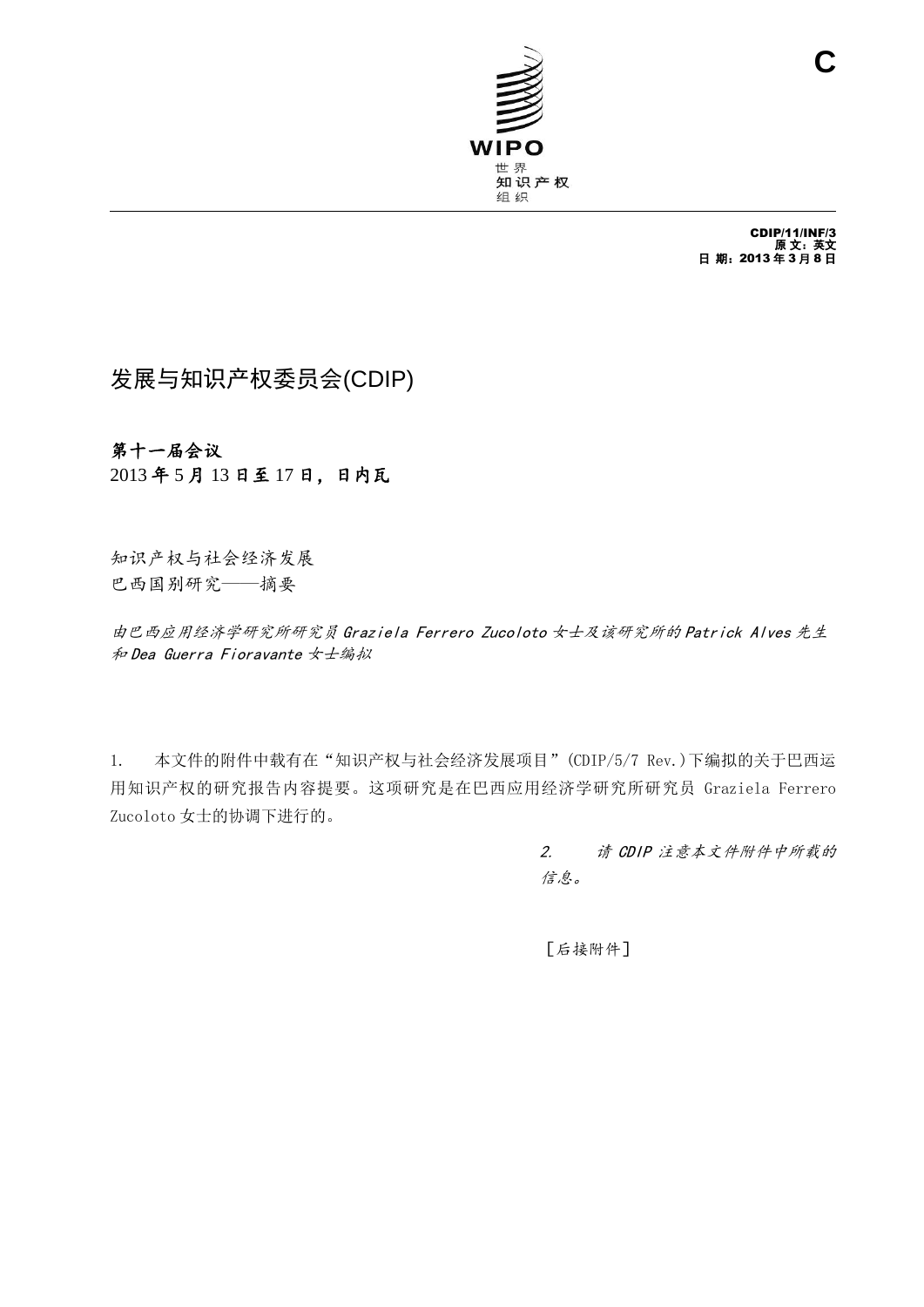#### 内容提要

本内容提要展示了基于世界知识产权组织(WIPO)和巴西技术创新调查(PINTEC/IBGE)数据库对巴西的知 识产权数据进行分析所得的主要结果。

WIPO 的数据集包括由居民和非居民提交的发明专利、实用新型、工业品外观设计和商标申请和授权的 总数。研究还分析了在巴西提交申请的外国申请人的占比和按国别和技术领域划分的巴西申请人在全 球的占比。最后, 数据集还展示了以每 10 亿美元 GDP 和每百万人口为基数的居民专利申请总数。

PINTEC 是巴西国家地理与统计局(IBGE)进行的一项调查,每两年一次。调查能够提供该国专利申请以 及各公司为参与创新所采用的专用方法的相关信息。专利申请数据可在四期调查中查到,所覆盖的时 间段为 1998-2000、2001-2003、2003-2005 和 2006-2008。专用方法的数据,即实施创新的公司所采 用的保护方法的数据,只能在最新的三期中查到。发明专利、实用新型、工业品外观设计和版权被划 分成正规的专用机制,而工业秘密、设计复杂性和领先时间优势被称为"战略方法"。诸如创新支出 等货币价值以每个调查期最后一年的数据为准。调查涉及的行业包括: 矿业, 制造业, 最新的两期还 挑选了部分服务业。所提供的数据还有按区域划分(包括某些经过筛选的巴西州省)和按公司规模划分 的信息。

对 WIPO 数据库的分析显示:

(a) 按 GDP 和人口衡量,巴西的专利发展状况与其作为国家在全球社会经济中的参与度不符。 从"单位 GDP 的居民专利申请数量"来看,与 75 个国家的数据进行对比,2010 年巴西排在第 54 位(平均每 10 亿美元 GDP 有 1.38 件专利申请)。从人口来看,2010 年巴西在 82 个国家中列 在第 55 位(平均每百万居民有 13.9 件专利申请)。此外,巴西专利商标局——巴西国家工业产 权局(INPI)的专利申请数量在全球位居第12位,而巴西是全球第七大国。

(b) 非居民专利申请在历史上一直是巴西专利申请的主要组成部分。自 1996 年巴西实施现行 工业产权法以来,这部分申请的权重得到了加强。专利合作条约(PCT)的国家阶段几乎成了非居 民申请的专有领域(见图 1)。





来源:WIPO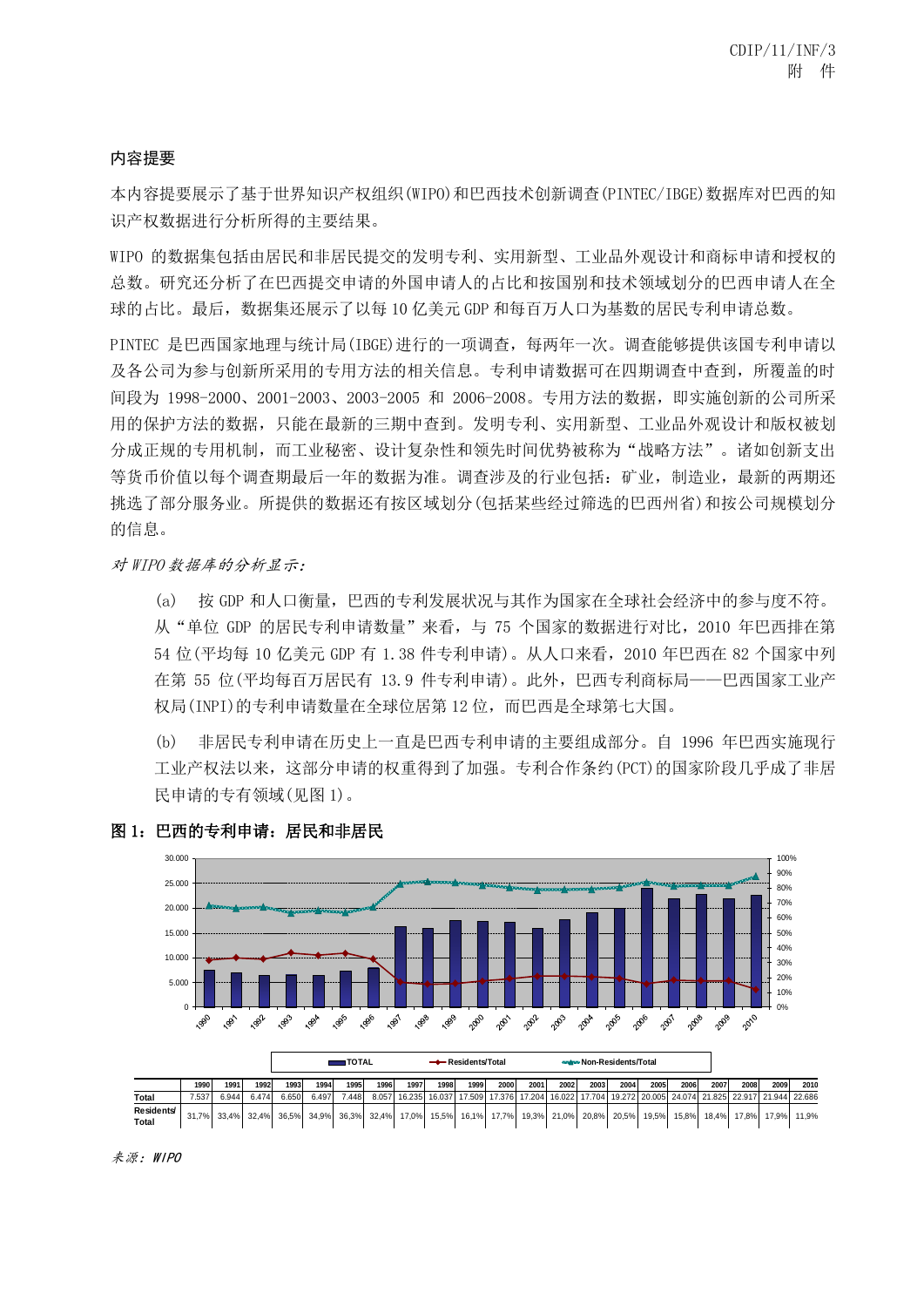(c) 过去几年间,尽管巴西居民的专利申请和授权数量在巴西专利商标局受理的总数中比重下 降,但在海外的比重却出现上升趋势,不仅向包括美国、欧洲和日本等主要市场的国家局提交 申请,也向所有金砖国家(巴西、俄罗斯联邦、印度、中国和南非)和四个拉丁美洲国家——墨 西哥、哥伦比亚、智利和乌拉圭提交申请。

(d) 向巴西专利商标局提交的国际申请主要还是来自美国、德国和日本;中国和印度所占的比 重依然较小。

(e) 最近几十年间,巴西的居民申请在全球专利申请的比重没有明显变化,1991 至 2009 年的 平均占比为 0.36%(图 2)。



图 2:居民申请:巴西/全球

(f) 在可用的最后一年的数据中,实用新型、工业品外观设计和商标申请以居民申请为主,比 重分别为 98.3%、70%和 81.5%。

(g) 工业品外观设计的数据显示,此类海外申请的数量呈上升趋势,从 1994 年的 74 件升至 2010 年的 1,277 件。另一方面,数据也显示由巴西居民提交的工业品外观设计申请在全球的比 重呈下降趋势,从 2000 年的 1.4%下降至 2010 年的 0.7%。巴西的非居民工业品外观设计申请也 主要来自发达国家:单是美国和日本两国就占了外国申请总数的 44%。

(h) 自上世纪 90 年代以来,巴西的商标申请急剧上升,从 1992 年的 47,691 件骤升至 2010 年 的 125,654 件。巴西的海外商标申请则是向主要的国际市场(如美国、欧洲和日本)以及中国和 拉美国家(如智利、乌拉圭和墨西哥)的国家局提交。

根据 PINTEC 所提供的创新型公司的数据集,分析结果显示:

(i) "专利倾向",即专利申请公司在创新型公司中的数量占比,在本世纪的第一个十年间呈 现上升趋势,达到了 7.4%。但是,尽管在这十年间,巴西实施了许多推动技术创新和专利申请 的公共政策,其专利倾向却低于第一个 PINTEC 数据期(1998-2000)(表 1)。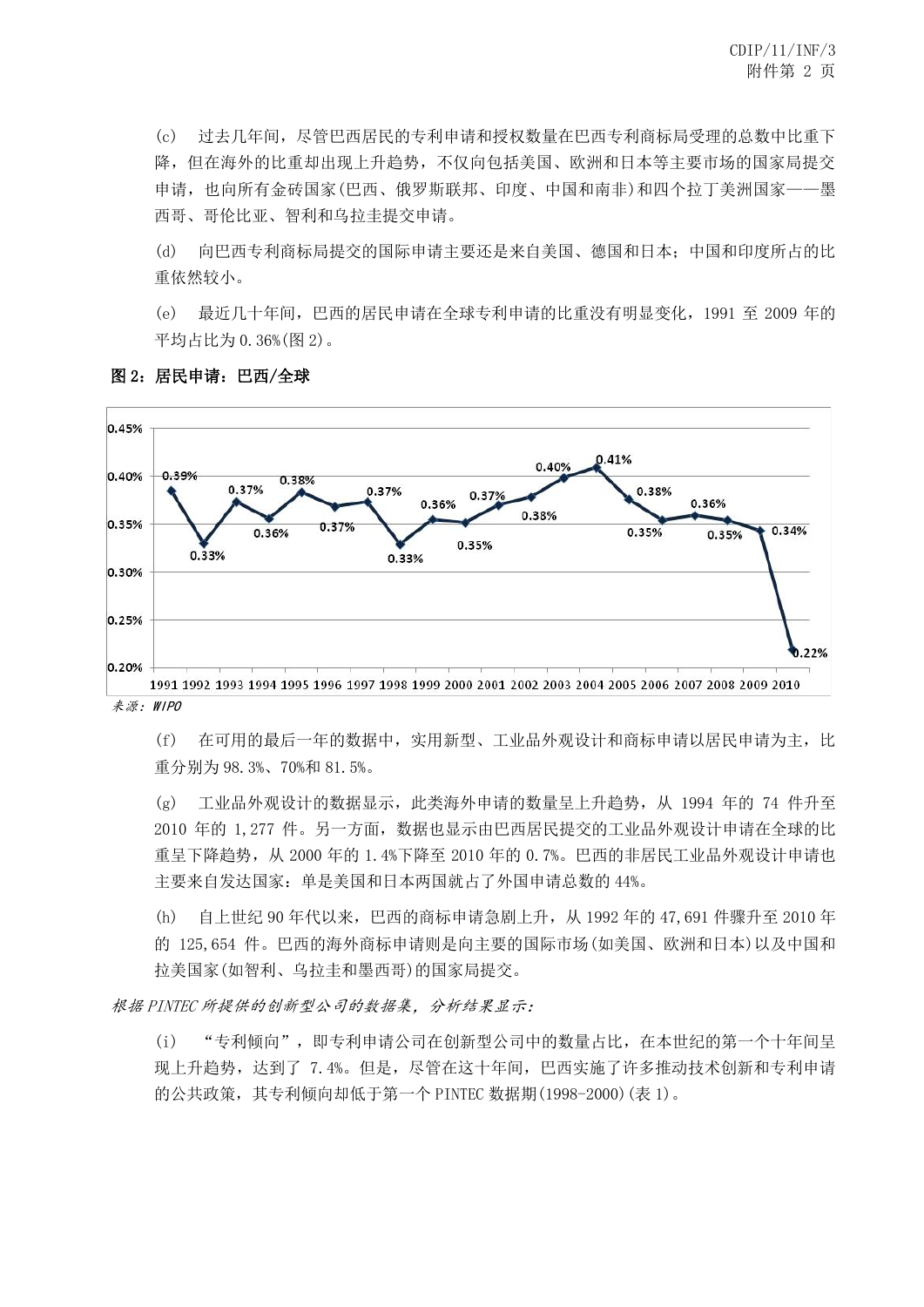#### 表 1: 在巴西申请专利的公司

| <b>Sectors</b>       | Patent applicant firms / Innovative Firms (%) |                                         |      |      |  |  |
|----------------------|-----------------------------------------------|-----------------------------------------|------|------|--|--|
|                      |                                               | 1998-2000 2001-2003 2003-2005 2006-2008 |      |      |  |  |
| <b>Total</b>         | 8,1%                                          | 6,1%                                    | 6,1% | 7,4% |  |  |
| Mining and quarrying | 2,7%                                          | 1,9%                                    | 1,7% | 2,3% |  |  |
| Manufacturing        | 8,1%                                          | 6,2%                                    | 6,2% | 7,6% |  |  |
| <b>Services</b>      |                                               |                                         | 5,4% | 6,0% |  |  |

来源:PINTEC/IBGE

(j) 巴西的创新型公司主要集中在低端技术产业,而在巴西申请专利的公司主要集中在高中端 技术产业,尤其是"化学产品"和"机械设备"行业。高科技产业在创新型公司和专利申请公 司两个类别中的占比都处于最低(图 3)。

## 图 3:按技术密集度划分的创新型公司和专利申请公司



来源:PINTEC/IBGE

(k) 在专用方法方面,在除专利和领先时间优势的其他所有类别中(2001-2003),低端技术产 业是保护方法的主要使用者,使用最多的保护方法是商标。

(l) 商标保护是为巴西大多数领域的公司所采取的主要专用机制。在制造业,商标结合工业品 外观设计在所使用的保护方法中位居第二;在服务业,排在第二位的是"其他"保护方法(其中 包括版权),其次是商业秘密。巴西公司很少使用设计复杂性和领先时间优势(表 2)。

#### 表 2:创新型公司使用的专用方法(2006-2008)

|                      | <b>Appropriability Methods / Innovative Firms</b> |                                 |      |                             |                                                |               |  |  |
|----------------------|---------------------------------------------------|---------------------------------|------|-----------------------------|------------------------------------------------|---------------|--|--|
| <b>Sectors</b>       | <b>Patents</b>                                    | <b>Trademarks</b><br>Complexity |      | Industrial<br><b>Secret</b> | <b>Lead Time</b><br>over<br><b>Competitors</b> | <b>Others</b> |  |  |
| Total                | 9,2%                                              | 25,2%                           | 1,9% | 8,5%                        | 2,1%                                           | 6,3%          |  |  |
| Mining and quarrying | 2,5%                                              | 40,1%                           | 1,3% | 4,4%                        | 1,0%                                           | 3,9%          |  |  |
| Manufacturing        | 9,4%                                              | 24,1%                           | 1,6% | 8,6%                        | 2,1%                                           | 5,4%          |  |  |
| <b>Services</b>      | 6,2%                                              | 39,6%                           | 5,8% | 7,8%                        | 2,5%                                           | 22,0%         |  |  |

来源:PINTEC/IBGE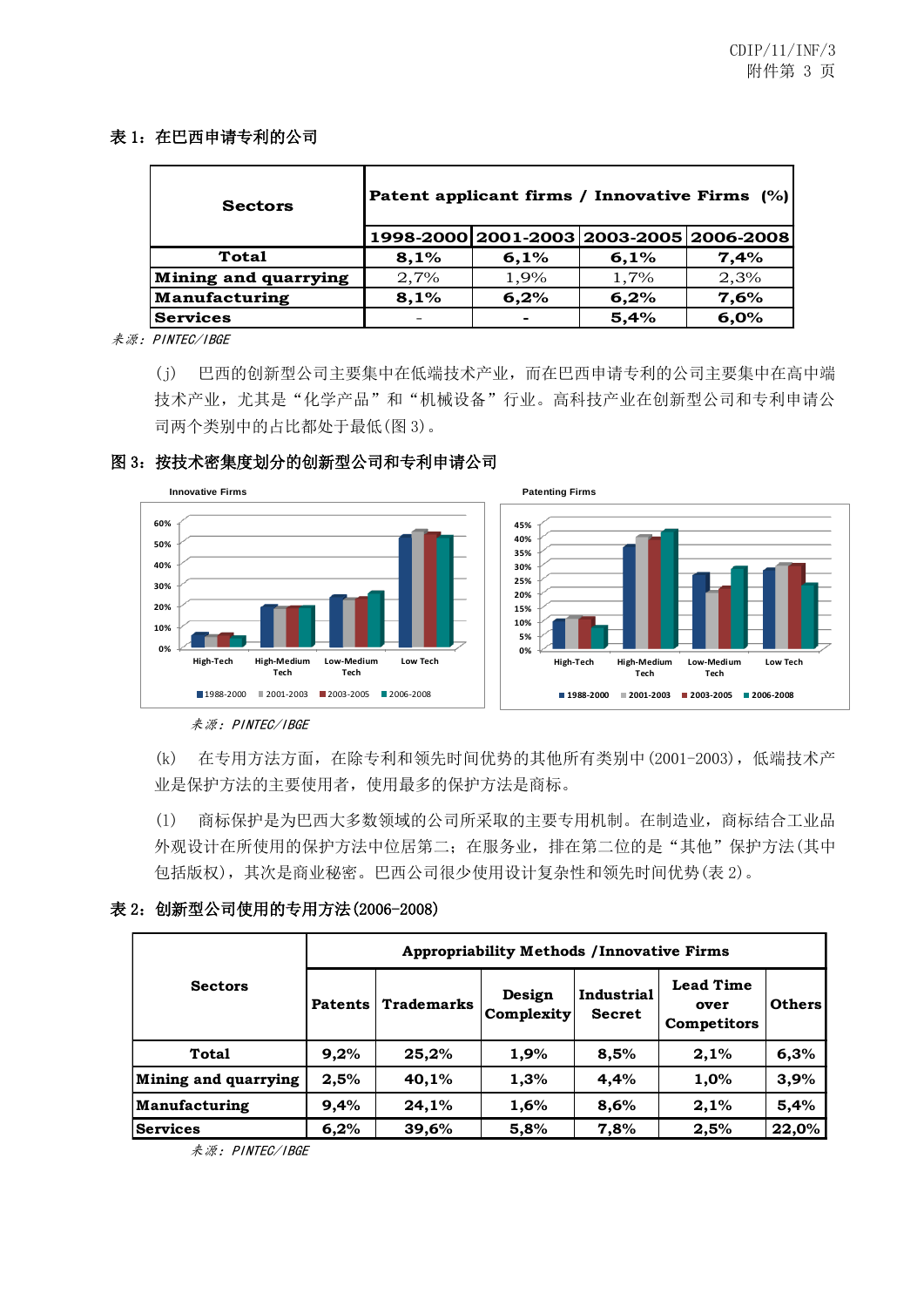(m) 区域性数据显示,按公司、创新型公司和专利申请公司总数衡量的经济和创新结构主要集 中在巴西东南部地区,该地区的公司和专利申请公司的数量占比分别为 54.1%和 61.3%。但是, 北部地区的专利倾向与东南部地区旗鼓相当,而中西部地区的专利倾向甚至更加显著(表 3)。

#### 表 3: 按区域划分的专利倾向

| Regions           | <b>Patent Applicant</b><br>Firms / Innovative<br>Firms |  |  |  |
|-------------------|--------------------------------------------------------|--|--|--|
|                   | 2006-2008                                              |  |  |  |
| <b>Brazil</b>     | 7,3%                                                   |  |  |  |
| North             | 8,7%                                                   |  |  |  |
| Pará              | 17,5%                                                  |  |  |  |
| <b>Northeast</b>  | 3,8%                                                   |  |  |  |
| Southeast         | 8,5%                                                   |  |  |  |
| Rio de Janeiro    | 9,3%                                                   |  |  |  |
| São Paulo         | 10,4%                                                  |  |  |  |
| South             | 5,4%                                                   |  |  |  |
| Santa Catarina    | 4,2%                                                   |  |  |  |
| Rio Grande do Sul | 6,5%                                                   |  |  |  |
| <b>Midwest</b>    | 11,0%                                                  |  |  |  |
| Goiás             | 13,1%                                                  |  |  |  |

来源:PINTEC/IBGE

(n) 正如国际文献资料中的记载一样,巴西的数据也显示公司规模和专利倾向之间存在正相 关。但是,最近几年,雇员人数在 10-29 人、规模较小的公司在专利倾向上呈现的上升趋势最 为显著(图 4)。



## 图 4:按公司规模划分的专利倾向

来源:PINTEC/IBGE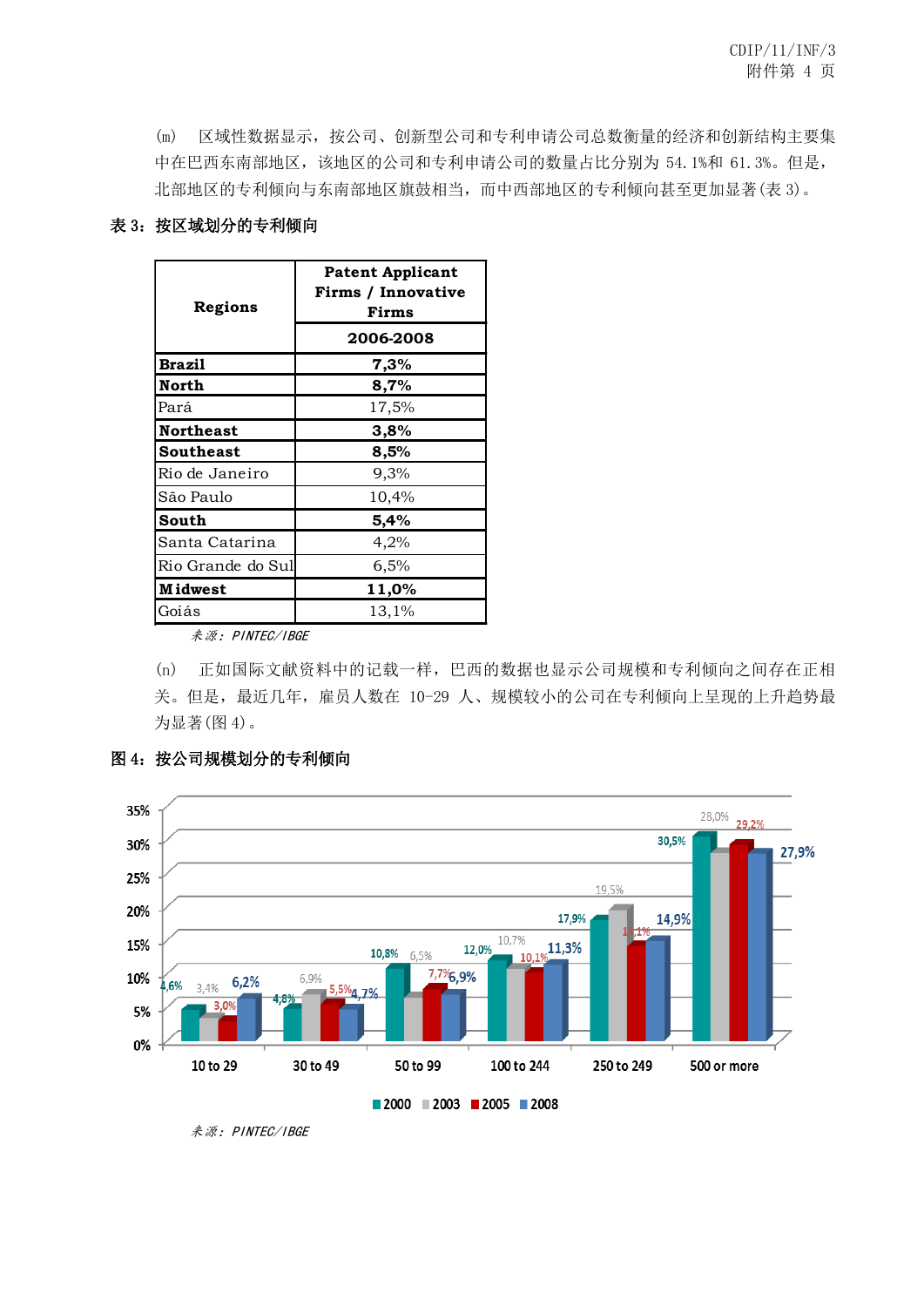(o) 在制造业,公司规模与所有专用方法之间存在非常明显的正相关(图 5)。但是在服务业, 在商标和设计复杂性上所显示的正相关较弱。

#### 图 5:按公司规模划分的专用方法使用倾向(2006-2008)

**Manufacturing Industry and Mining and Quarrying**



|             | Patents | <b>Trademarks</b> | Design<br>Complexity | Industrial<br><b>Secret</b> | <b>Lead Time</b> | <b>Others</b> |
|-------------|---------|-------------------|----------------------|-----------------------------|------------------|---------------|
| Total       | 9,1%    | 24,3%             | 1,6%                 | 8,7%                        | 2,1%             | 4,9%          |
| 10 to 29    | 6,7%    | 17,3%             | 0.4%                 | 5,6%                        | 0.3%             | 4,6%          |
| 30 to 49    | 6,3%    | 35,6%             | 1,1%                 | 8,8%                        | 0,4%             | 4,5%          |
| 50 to 99    | 9,6%    | 33,6%             | 3,1%                 | 13,3%                       | 4,1%             | 4,8%          |
| 100 to 244  | 16,6%   | 34,9%             | 4,7%                 | 14,8%                       | 8,6%             | 5,0%          |
| 250 to 249  | 24,0%   | 35,3%             | 6,0%                 | 19,6%                       | 10,9%            | 6,0%          |
| 500 or more | 38,8%   | 47,1%             | 12,0%                | 31,3%                       | 19,3%            | 13,2%         |

(p) 根据最新的 PINTEC 数据期(2006-2008),巴西全国有 6.1%的创新型公司申请了专利。这 一比例在外资公司中达到 26.4%,在巴西和外商合资公司中则高达 36.5%。巴西本地申请专利的 公司平均拥有 199.7 名雇员,公司平均收入为 4,062.4 万美元。其中 23.3%为出口型企业。但在 前一数据期的三年中,这一比例超过 43%(数字下降的部分原因可能是 2008 年的世界金融危 机)。这些公司的平均研发(R&D)投入占比(研发支出/公司收入)从 0.65%(2003 年)上升至

1.36%(2008 年)(表 4)。

## 表 4:专利申请公司的公司特点

|                                             | 2006 - 2008              |                   |                                        |           |              |  |  |  |
|---------------------------------------------|--------------------------|-------------------|----------------------------------------|-----------|--------------|--|--|--|
| <b>Patent Aplicants</b>                     | $Yes -$<br><b>Brazil</b> | $Yes -$<br>Abroad | Yes-<br><b>Brazil</b><br>and<br>Abroad | <b>No</b> | <b>Total</b> |  |  |  |
| National Firms                              | 5,3%                     | 0,0%              | 0,8%                                   | 93,8%     | 100,0%       |  |  |  |
| Foreign Firms                               | 6,6%                     | 10,6%             | 7,5%                                   | 75,4%     | 100,0%       |  |  |  |
| National and Foreign Firms                  | 13,8%                    | 1,4%              | 21,0%                                  | 63,5%     | 100,0%       |  |  |  |
| Total Revenue per Firm (1000 US\$)          | 40.624                   | 123.655           | 473.981                                | 9.395     | 16.898       |  |  |  |
| Export (average value per firm) (1000 US\$) | 4.258                    | 13.851            | 60.088                                 | 869       | 1.787.946    |  |  |  |
| Import (average value per firm) (1000 US\$) | 1.641                    | 10.542            | 37.769                                 | 574       | 1.099.477    |  |  |  |
| Exporting Firms (%)                         | 23,3%                    | 49,7%             | 55,9%                                  | 9,9%      | 11,3%        |  |  |  |
| Importing Firms (%)                         | 22,5%                    | 51,6%             | 57,0%                                  | 10,3%     | 11,6%        |  |  |  |
| R&D expenditures per Firm (1000 US\$)       | 553,7                    | 719,2             | 6.955                                  | 62,7      | 171,9        |  |  |  |
| R&D expenditures / Revenue (%)              | 1,36%                    | 0,58%             | 1,47%                                  | 0,67%     | 1,02%        |  |  |  |
| Employees per Firm                          | 199,7                    | 675,2             | 1.181                                  | 84,8      | 105,8        |  |  |  |
| Engineers per Firm                          | 1,9                      | 3,5               | 22,2                                   | 0,21      | 0,57         |  |  |  |
| Master and PhDs' employees per Firm         |                          | 0,8               | 12,6                                   | 0,08      | 0,26         |  |  |  |
| Engineers / Total Employees (%)             | 0,95%                    | 0,52%             | 1,88%                                  | 0,25%     | 0,54%        |  |  |  |

来源:PINTEC/IBGE、巴西央行和巴西外贸部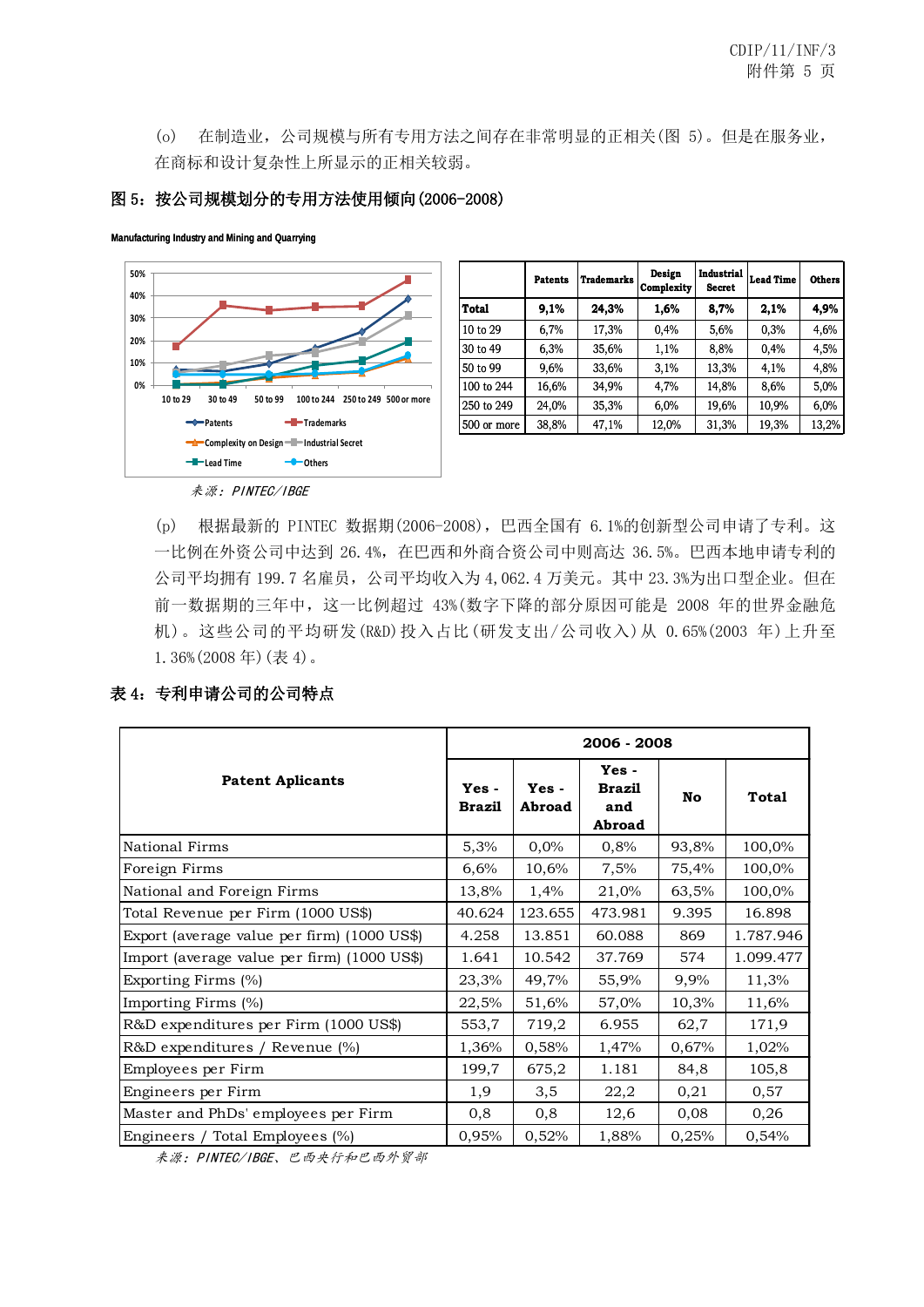(q) 平均而言,在大型公司之中,除商标领域外,采用正规方法的公司的创新投入都比采用战 略方法的公司多。但是,对中小型企业的分析却呈现出不同结果:平均而言,采用战略方法的 公司的创新投入多于采用正规专用方法的公司。

(r) 一般而言, 一小部分公司认为合作非常重要。主要的合作伙伴一般是供应商: "顾客和消 费者"是创新型公司、专利申请公司和采用战略专用方法的公司所采用的第二种主要的合作方 式(表 5)。

### 表 5:合作\* ——专利申请公司和采用专用方法的公司

|                                             | 2006-2008                            |       |                              |                                |                            |                                                                     |                                                                                   |              |  |
|---------------------------------------------|--------------------------------------|-------|------------------------------|--------------------------------|----------------------------|---------------------------------------------------------------------|-----------------------------------------------------------------------------------|--------------|--|
| Cooperation                                 | <b>Customers</b><br>and<br>Consumers |       | <b>Suppliers Competitors</b> | Other firms<br>of the<br>group | Consulting<br><b>Firms</b> | <b>Universitie</b><br>s and<br><b>Research</b><br><b>Institutes</b> | <b>Training</b><br>and<br><b>Technical</b><br><b>Assistance</b><br><b>Centers</b> | <b>Total</b> |  |
| <b>Total</b>                                | 3,8%                                 | 5,4%  | 1,1%                         | 1,2%                           | 2,0%                       | 2,1%                                                                | 1,7%                                                                              | 100%         |  |
| <b>Patent Applicants</b>                    |                                      |       |                              |                                |                            |                                                                     |                                                                                   |              |  |
| In Brazil                                   | 5,3%                                 | 5,3%  | 1,6%                         | 1,5%                           | 1,9%                       | 4,2%                                                                | 1,3%                                                                              | 100%         |  |
| Abroad                                      | 13,1%                                | 11,1% | 0.7%                         | 26,8%                          | 2,0%                       | 4,6%                                                                | 0,7%                                                                              | 100%         |  |
| In Brazil and                               | 30,1%                                | 27,5% | 3.1%                         | 10,7%                          | 5,9%                       | 32,6%                                                               | 1,4%                                                                              | 100%         |  |
| Abroad                                      |                                      |       |                              |                                |                            |                                                                     |                                                                                   |              |  |
| <b>Formal Methods of Appropriability</b>    |                                      |       |                              |                                |                            |                                                                     |                                                                                   |              |  |
| <b>Invention Patent</b>                     | 9,8%                                 | 9,1%  | 2,5%                         | 5,6%                           | 3.3%                       | 7,7%                                                                | 1,7%                                                                              | 100%         |  |
| <b>Utility Model</b>                        | 11,2%                                | 10,0% | 1,4%                         | 3,9%                           | 5,1%                       | 7,3%                                                                | 3,7%                                                                              | 100%         |  |
| <b>Industrial Design</b>                    | 6,7%                                 | 11,3% | 2,2%                         | 2,9%                           | 2,8%                       | 8.0%                                                                | 4.0%                                                                              | 100%         |  |
| Trademark                                   | 5.0%                                 | 7,7%  | 1,5%                         | 2,0%                           | 3,2%                       | 3.4%                                                                | 2,2%                                                                              | 100%         |  |
| Copyright                                   | 12,9%                                | 11,7% | 0.5%                         | 3,1%                           | 2,2%                       | 10,3%                                                               | 1,0%                                                                              | 100%         |  |
| <b>Strategic Methods of Appropriability</b> |                                      |       |                              |                                |                            |                                                                     |                                                                                   |              |  |
| Design Complexity                           | 12,5%                                | 16,8% | 3,1%                         | 5,4%                           | 5,4%                       | 8,7%                                                                | 4,3%                                                                              | 100%         |  |
| <b>Industrial Secret</b>                    | 8,3%                                 | 13,7% | 1,3%                         | 4,5%                           | 2,4%                       | 6,5%                                                                | 0,9%                                                                              | 100%         |  |
| Lead time over<br>competitors               | 13,1%                                | 14,1% | 2,5%                         | 8,8%                           | 4,4%                       | 8,1%                                                                | 2,8%                                                                              | 100%         |  |

\* 表示高度重视合作的公司所占的比例

来源:PINTEC/IBGE、巴西央行和巴西外贸部

(s) 在鼓励创新的公共政策方面,主要的方式是为创新型的机械设备公司进行并购提供资金支

持;第二种最常见的激励政策,是为研发和技术创新提供财政激励(表 6)。